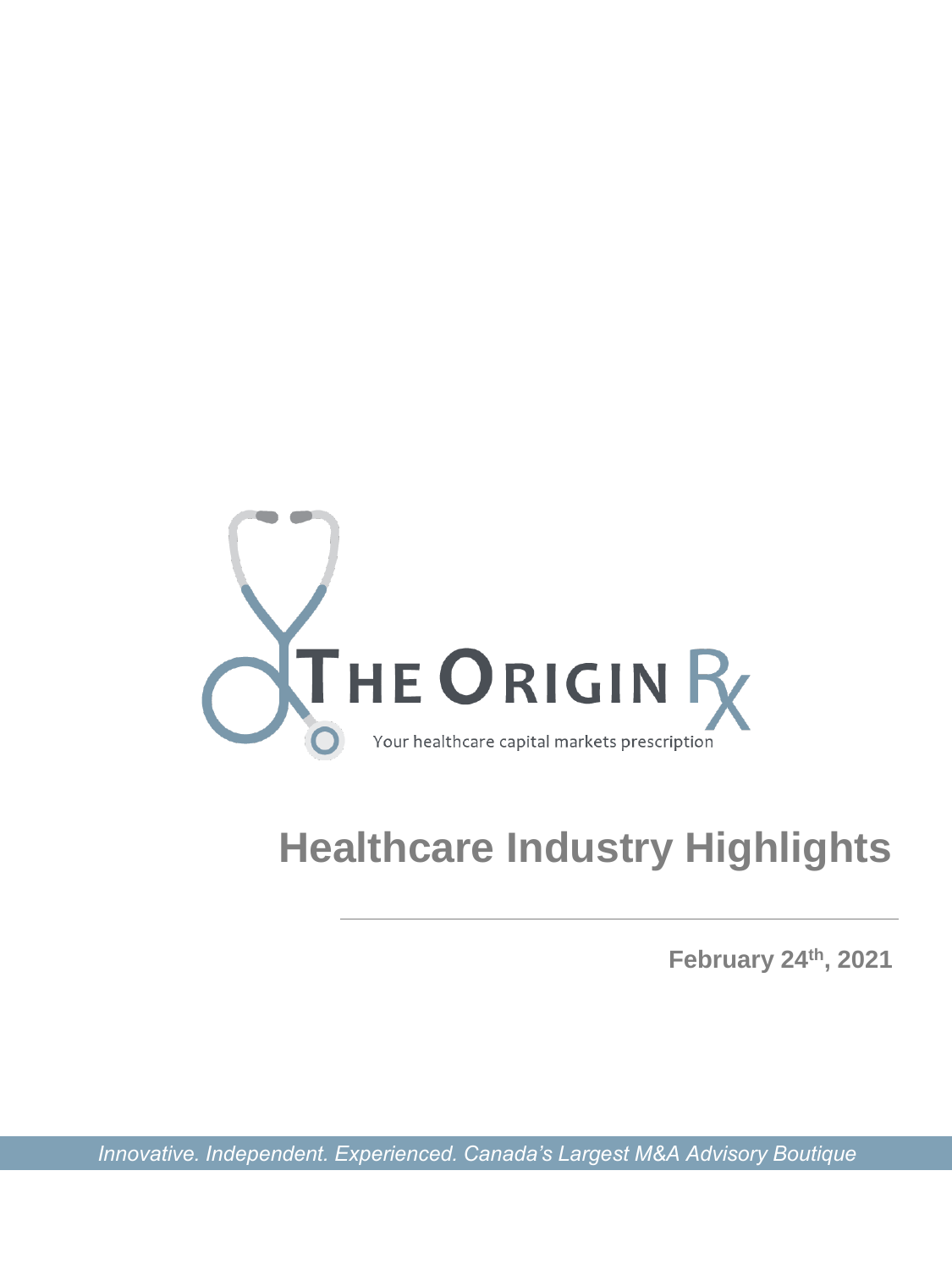

## **COVID-19 DEVELOPMENTS<sup>1</sup>**

- On February 22<sup>nd</sup>, **Johnson & Johnson** ("J&J") submitted its vaccine candidate to the Food and Drug Administration for emergency authorization of its one-dose COVID-19 vaccine, putting the company on track to potentially start shipping in March. A panel of outside experts will convene on Friday to discuss the vaccine's data and vote whether to recommend it for emergency authorization
- On February 22nd, Canadian federal law announced its requirement of international travellers arriving at Canadian airports to go directly to a designated hotel for three days while awaiting COVID-19 test results
- On February 16th, Canadian-based **Providence Therapeutics** ("**Providence**"), announced it is on track to produce 50 million doses of its COVID-19 vaccine. Providence is still in the early stages of clinical trials for its mRNA vaccine candidate, with Manitoba being the only province that has announced a deal with the company. Providence is aiming to have millions of doses of messenger-RNA vaccine by this fall
- On February 10<sup>th</sup>, the **Vaccine and Infectious Disease Organization** ("VIDO") at the **University of Saskatchewan** announced that it had begun clinical trials for another Canadian-made COVID-19 vaccine candidate. This will be the first of two subunit vaccines by VIDO to enter clinic testing. Subunit vaccines contain purified viral proteins that are not infectious, and employ technology already used in vaccines for hepatitis and whooping cough
- On February 9<sup>th</sup>, **Health Canada** announced it is in its final stages of reviewing the **AstraZeneca** COVID-19 vaccine candidate. Health Canada has been assessing the safety and efficacy of its the vaccine since October 2020. If, and when, AstraZeneca's vaccine is granted regulatory approval, it would be the third vaccine deemed safe for use in the country. The other two vaccines are the **Pfizer-BioNTech** and **Moderna** vaccines
- On February 9<sup>th</sup>, **Entos Phamraceuticals** ("**Entos**") announced that it is expected to begin its Phase 1 human clinical trails of its DNA-based COVID-19 vaccine, designed to protect people against the virus and its variants. Entos has used C\$5 million in federal funding to bring two lead candidates of its Fusogenix DNA vaccine, called Covigenix, to clinical trials
- On February 3rd, the Canadian federal government announced an agreement with **Novavax Inc.** ("**Novavax**"), a U.S. vaccine maker, to manufacture its COVID-19 vaccine candidate in Canada. After submitting its COVID-19 vaccine to Health Canada for regulatory review, Novavax reached an agreement with the government to sell 52 million doses of its vaccine and negotiated options to buy 24 million more doses
- 1. Sourced from Reformulary Group's COVID-19 DEW Report (reformulary.com/covid19) and other news sources

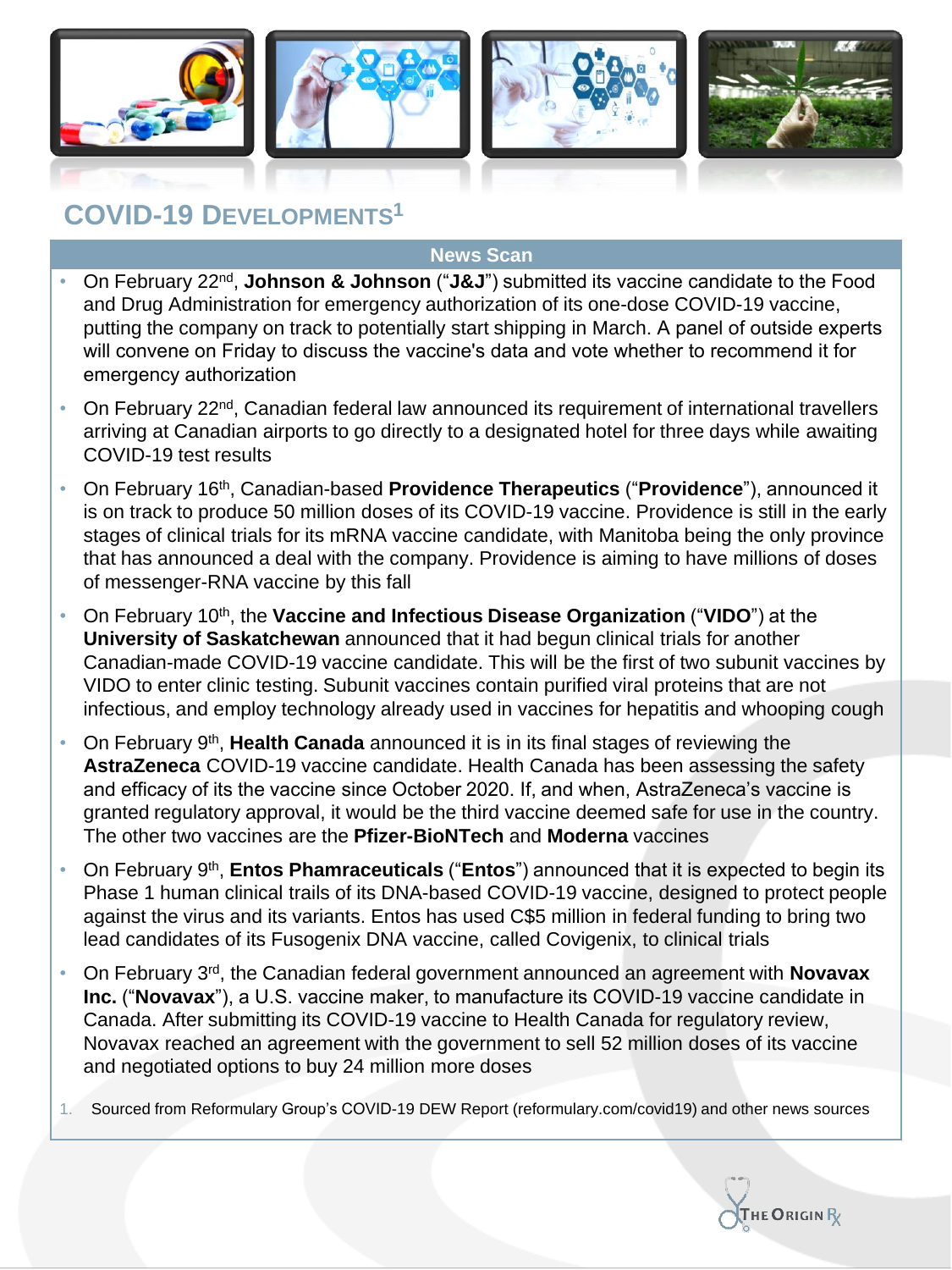

### **HEALTHCARE SERVICES**

- On February 22nd , **Carlyle Group Inc.** ("**Carlyle**") announced it was exploring sale options for **Ameos AG** ("**Ameos**"), a Swiss-based healthcare clinic chain. The transaction is expected to be worth upwards of €1.3 billion. Ameos runs 96 acute general care and psychiatric hospitals. Like most clinic service providers, Ameos has suffered from decreased volume in medical surgeries in 2020 due to precautionary allocations of free beds for COVID-19
- On February 18th , **Jack Nathan Health** ("**JNH**") announced the acquisition of two **Redeem MediSpas** ("**MediSpas**"), located in Maple and Brampton, Ontario. The purchase price of C\$535k is comprised of an earn-out of C\$200k, related to the opening of eight new clinics over the next 12-18 months. This acquisition will be complementary to JNH's well-established network of health clinics located in 76 Walmart locations across Canada
- On February 16th , **Charter Health Care Group** ("**Charter**") announced it has acquired **Physmed Home Health Care** ("**Physmed**") and **Serene Care Hospice** ("**Serene Care**"), both located in Omaha. Charter is a provider of post-acute care services offering a broad spectrum of services and programs for patients
- **•** On February 10<sup>th</sup>, New Frontier Health Corp. ("New Frontier") announced it has received an offer to be bought out by a consortium of investors in a deal that values the healthcare service provider at nearly US\$1.72 billion. A group of investors offered to acquire the outstanding shares of New Frontier for US\$12 in cash, representing a premium of 23.6% to the same day closing price. New Frontier operates private hospitals, outpatient clinics, and medical centers
- **•** On February 9<sup>th</sup>, CRH Medical Corporation ("CRH") announced that it had acquired Oak **Tree Anesthesia Associates** ("**Oak Tree**"),a gastroenterology anesthesia practice located in New Jersey. Oak Tree represents CRH's 32<sup>nd</sup> acquisition and provides anesthesia services to a single ambulatory surgery center in New Jersey. The transaction is expected to add an estimated annual revenue of US\$1.5 million

| <b>Key Indicators</b>                         |               |            |                      |       |                     |       |              |  |
|-----------------------------------------------|---------------|------------|----------------------|-------|---------------------|-------|--------------|--|
|                                               | <b>Market</b> |            | <b>TEV / Revenue</b> |       | <b>TEV / EBITDA</b> |       | Price % of   |  |
| (in USD millions, unless otherwise indicated) | Cap           | <b>TEV</b> | 2020E                | 2021E | 2020E               | 2021E | 52-Week High |  |
| MCI Onehealth Technologies Inc.               | 115.1         | 124.6      | 4.3x                 | 3.5x  | 42.9x               | neg   | 94.6%        |  |
| <b>CRH Medical Corporation</b>                | 279.4         | 385.5      | 3.7x                 | 2.8x  | 15.2x               | 10.1x | 88.4%        |  |
| Akumin Inc.                                   | 245.2         | 722.8      | 2.8x                 | 2.4x  | 10.5x               | 8.9x  | 63.9%        |  |
| CareRx Corporation                            | 97.0          | 147.7      | 1.1x                 | 0.9x  | 14.7x               | 8.2x  | 79.8%        |  |
|                                               |               |            |                      |       |                     |       |              |  |
| Average                                       |               |            | 3.0x                 | 2.4x  | 20.8x               | 9.1x  | 81.7%        |  |

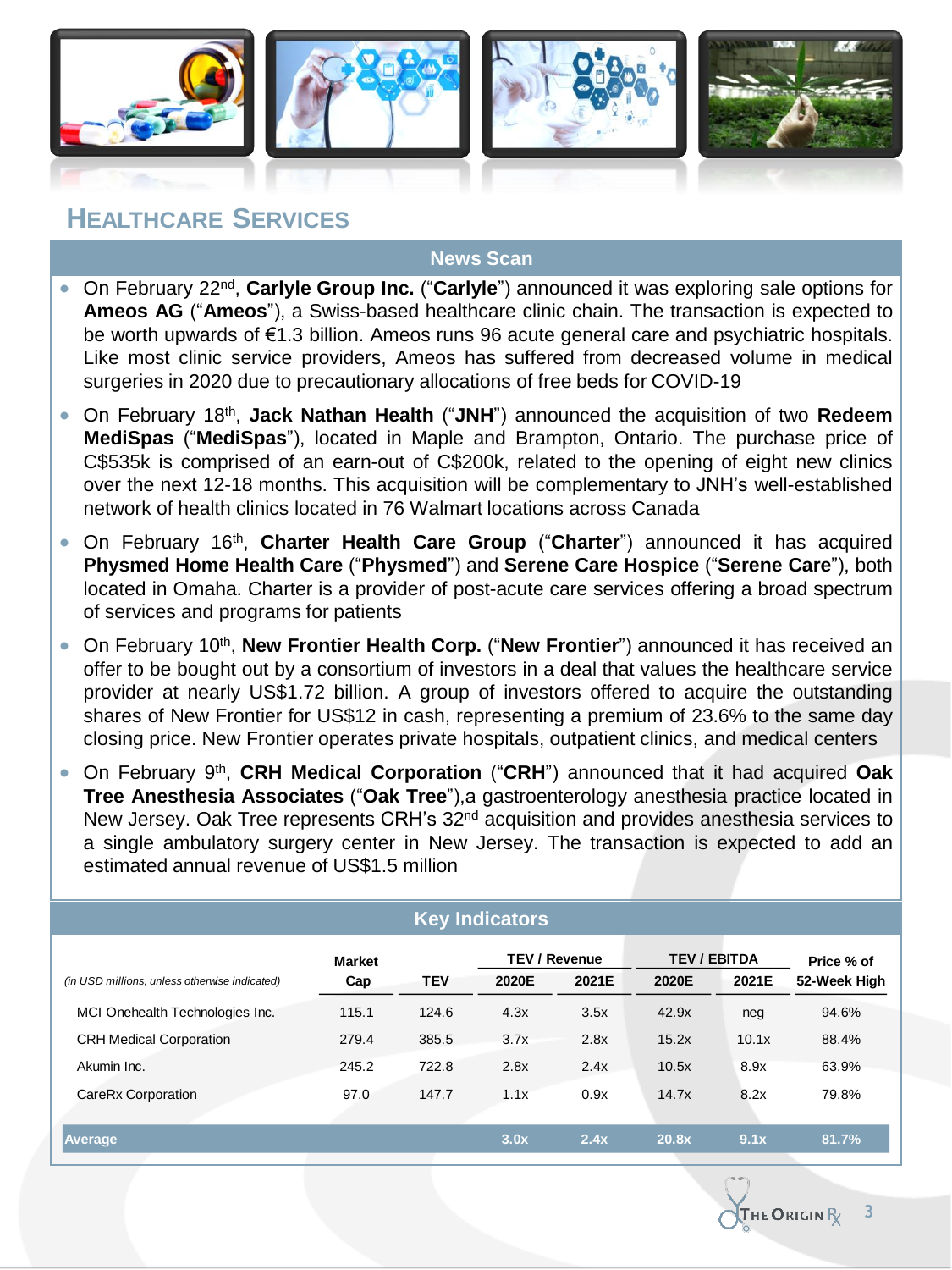

### **HEALTHCARE TECHNOLOGY & DIGITAL HEALTH**

- On February 22nd , **Calian Group Ltd.** ("**Calian**") announced it has acquired **Dapasoft Inc.** ("**Dapasoft**"), a leading provider of innovative systems integration, cloud lifecycle management and cybersecurity solutions along with virtual care for the healthcare industry. The transaction is valued at C\$83 million. Origin Merchant Partners was exclusive financial advisor to Dapasoft. (See Pg. 7 for additional details)
- On February 17th , **Thermo Fisher Scientific Inc.** ("**Thermo Fisher**") announced it has acquired the cell sorting technology assets from **Propel Labs** ("**Propel**"). Thermo Fisher, a leading provider of technology-enabled science, believes this acquisition correlates with tailwinds of rising expectations from researchers of cell and gene therapies, immunooncology, and other promising medicines
- On February 16<sup>th</sup>, symplr, a leading global healthcare governance, risk management and compliance SaaS company, announced its acquisition of **Phynd Technologies** ("**Phynd**"). The acquisition strengthens symplr as a global healthcare leader by adding Phynd's data management platform to its portfolio
- On February 9<sup>th</sup>, Royal Philips ("Philips") announced its acquisition of BioTelemetry Inc. ("**BioTelemetry**"), a leading U.S.-based provider of remote telehealth cardiac diagnostics and monitoring. The acquisition of BioTelemetry will expand Philip's cardiac care portfolio, adding a complete range of clinically validated ambulatory cardiac diagnostics and monitoring services
- **•** On February 8<sup>th</sup>, WELL Health Technologies Corp. ("WELL") announced it has reached an agreement to acquire **CRH Medical Corporation** ("**CRH**") for approximately US\$292.7 million. The purchase price represents a premium of approximately 83% to the closing price of CRH's shares on February 5<sup>th</sup>. The transaction will expand WELL's offering, adding CRH to its portfolio of products

| <b>Key Indicators</b>                         |               |            |                      |       |                     |       |              |
|-----------------------------------------------|---------------|------------|----------------------|-------|---------------------|-------|--------------|
|                                               | <b>Market</b> |            | <b>TEV / Revenue</b> |       | <b>TEV / EBITDA</b> |       | Price % of   |
| (in USD millions, unless otherwise indicated) | Cap           | <b>TEV</b> | 2020E                | 2021E | 2020E               | 2021E | 52-Week High |
| WELL Health Technologies Corp.                | 1.021.8       | 1.019.0    | 25.9x                | 5.9x  | neg                 | 30.7x | 90.7%        |
| Profound Medical Corp.                        | 455.9         | 413.3      | nmf                  | 24.6x | neg                 | neg   | 80.8%        |
| CloudMD Software & Services Inc.              | 220.6         | 214.0      | 18.5x                | 4.3x  | neg                 | nmf   | 77.3%        |
| Mindbeacon Holdings Inc.                      | 177.3         | 173.9      | 21.5x                | 11.0x | neg                 | neg   | 78.8%        |
| Think Research Corporation                    | 90.6          | 106.0      | 7.6x                 | 3.4x  | neg                 | nmf   | 55.3%        |
| <b>Average</b>                                |               |            | 22.0x                | 11.4x | n.a                 | 30.7x | 81.9%        |

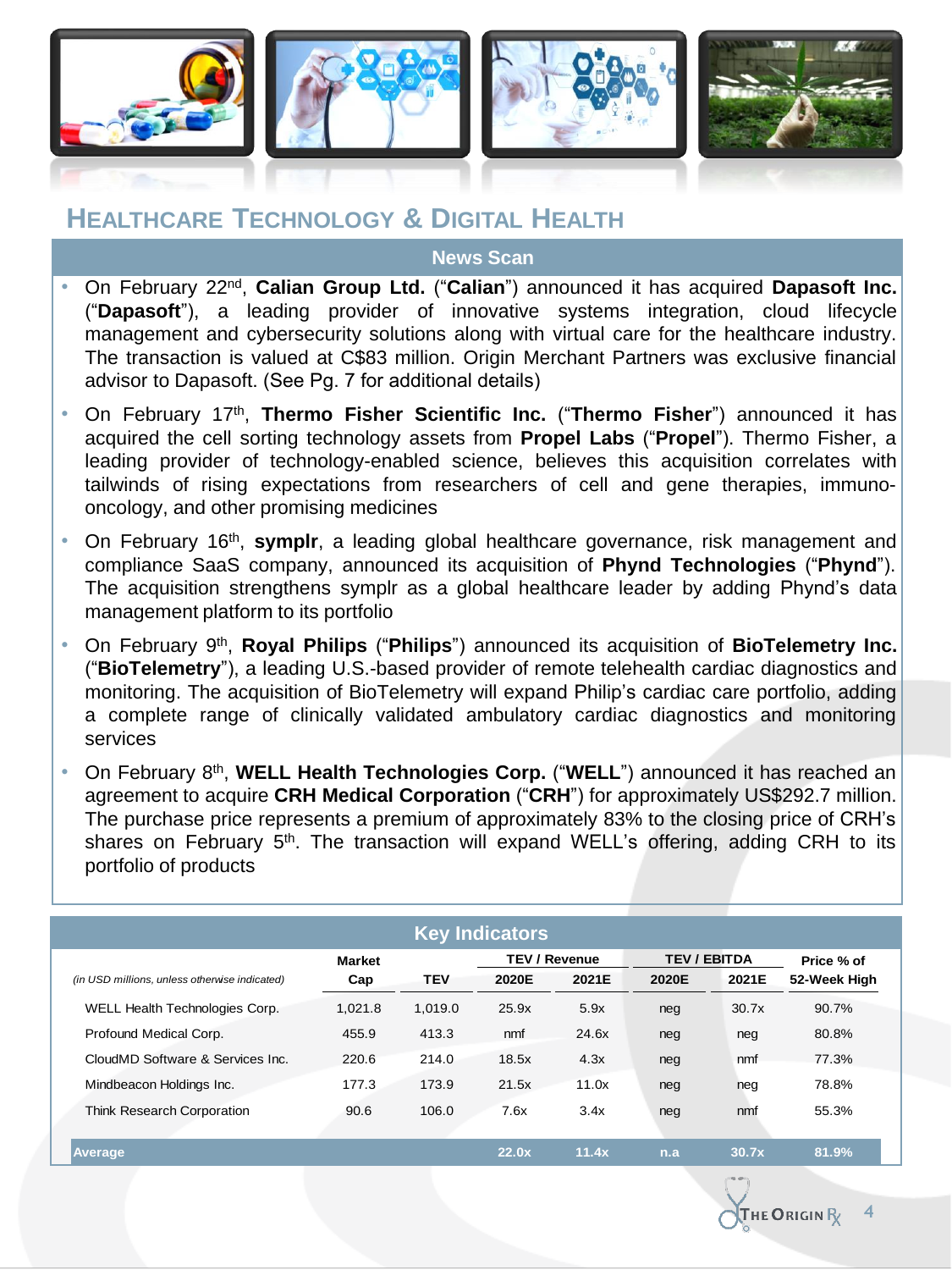

### **PHARMACEUTICALS**

- On February 18<sup>th</sup>, Eli Lilly ("Eli") announced it has reached an agreement to acquire the exclusive worldwide license to **Rigel Pharmaceuticals Inc.'s** ("**Rigel**") autoimmune and inflammatory diseases treatment for up to US\$960 million. The purchase price will consist of an upfront cash payment of US\$125 million, with the potential for an additional US\$835 million in milestone payments. Rigel's lead therapy, R552, will begin mid-stage trials this year
- **•** On February 8<sup>th</sup>, **Bain Capital** ("Bain") and Cinven announced they had reached an agreement to acquire **Lonza Group's** ("**Lonza**") Specialty Ingredients division in a transaction worth US\$4.7 billion. Lonza, a Swiss-based drug maker, commented that it would shift focus to its accelerating drug business; with customers such as **Moderna** and **AstraZeneca**, it is a key supplier of ingredients used in the COVID-19 vaccines
- **•** On February 3<sup>rd</sup>, Jazz Pharmaceuticals plc ("Jazz") announced an agreement to acquire GW **Pharmaceuticals plc** ("**GW**"), developer of Epidiolex, the first FDA approved cannabinoid based medicine. The transaction is valued at US\$7.2 billion or US\$220 per GW American Depositary Share ("ADS"), consisting of US\$200 in cash and US\$20 in Jazz ordinary shares. The transaction will result in a combined company with a global commercial footprint
- **•** On February 1<sup>st</sup>, Cytivia, an operating company of Danaher Corporation ("Danaher") announced it has acquired **Vanrx Pharmasytems** ("**Vanrx**"). Vanrx is a Canadian-based company that makes robotic aseptic filling machines to fill vials, syringes, and cartridges with reduced risk and increased speed to patients. The acquisition by Cytivia will enable Vanrx to expand its reach and further service customers
- **•** On February 1<sup>st</sup>, Horizon Therapeutics ("Horizon") announced it has agreed to buy Viela **Bio Inc.** ("**Viela**") for approximately US\$3.05 billion. The acquisition will expand Horizon's rare-disease portfolio, with Viela's approved drug, Uplizna, being used to treat rate, severe, and neuroinflammatory diseases

| <b>Key Indicators</b>                         |               |            |                      |       |                     |       |              |  |
|-----------------------------------------------|---------------|------------|----------------------|-------|---------------------|-------|--------------|--|
|                                               | <b>Market</b> |            | <b>TEV / Revenue</b> |       | <b>TEV / EBITDA</b> |       | Price % of   |  |
| (in USD millions, unless otherwise indicated) | Cap           | <b>TEV</b> | 2020E                | 2021E | 2020E               | 2021E | 52-Week High |  |
| Bausch Health Companies Inc.                  | 11,205.2      | 34,739.2   | 4.4x                 | 4.1x  | 10.7x               | 10.1x | 97.1%        |  |
| Knight Therapeutics Inc.                      | 540.2         | 224.3      | 1.5x                 | 1.4x  | 17.5x               | 11.6x | 64.6%        |  |
| HLS Therapeutics Inc.                         | 464.1         | 523.0      | 9.4x                 | 6.8x  | 23.5x               | 15.0x | 82.7%        |  |
| Theratechnologies Inc.                        | 226.9         | 249.8      | 3.9x                 | 2.6x  | neg                 | neg   | 84.7%        |  |
| Average                                       |               |            | 4.8x                 | 3.7x  | 17.2x               | 12.3x | 82.3%        |  |

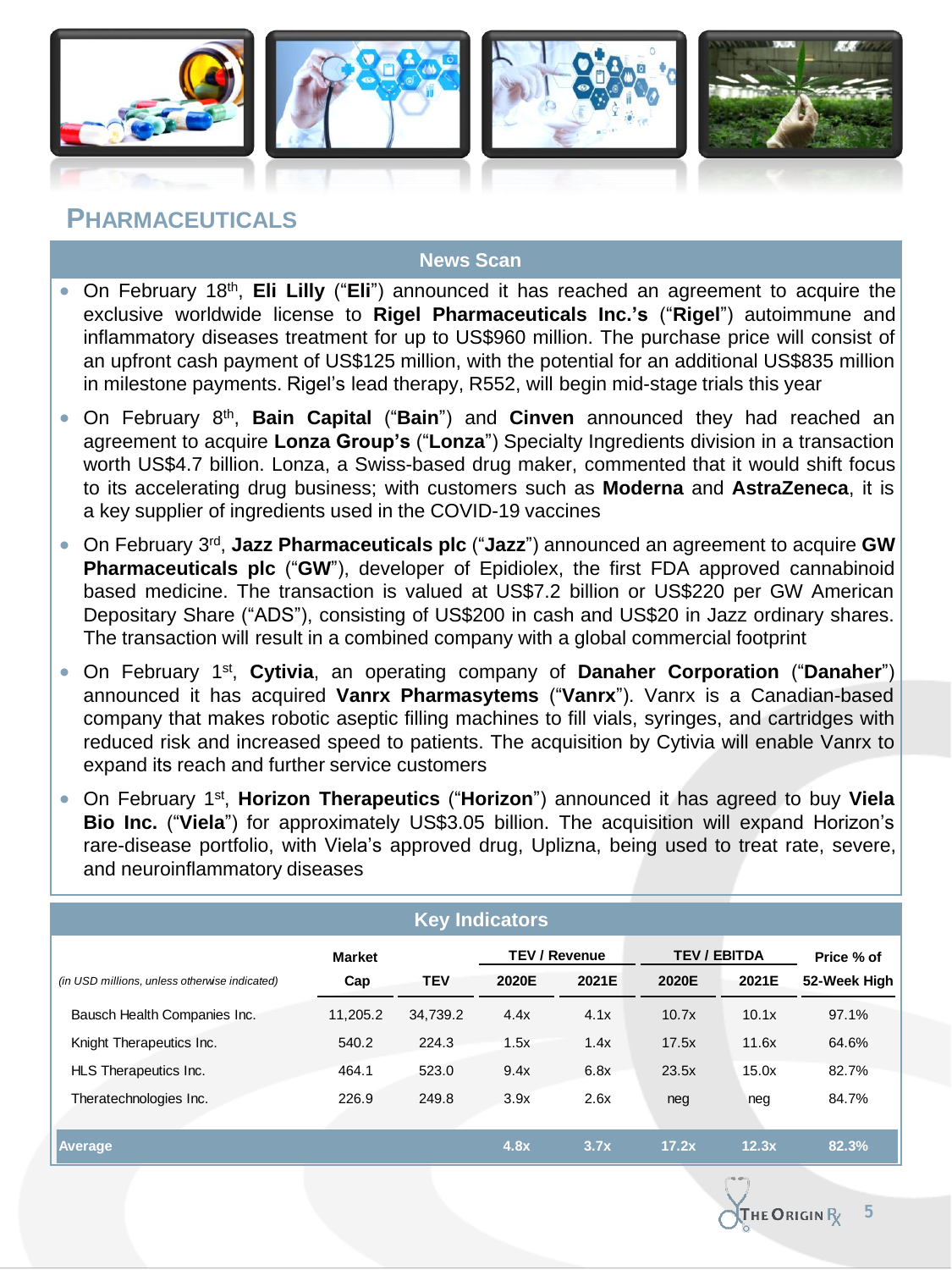

### **MARKET PERFORMANCE**



### **Charting the Course**

- The TSX Index increased 4.9% over the last 12 months. Eight of the eleven major sectors on the TSX were down, led by materials, healthcare, and technology for the month of February. Shares of Shopify, Canada's most valuable company, dropped after it warned of challenges ahead if COVID-19 lockdowns are lifted
- Our Healthcare Services Index increased 12.8% over the last 12 months, as consolidation of clinics, practices and service-providing firms continue to occur
- Our Healthcare Technology and Digital Health Index continued its upward performance, increasing 228.2% over the last 12 months. The increased access to telehealth platforms, further accelerated by new technologies such as artificial intelligence, has driven the value of digital health and technology companies
- Our Pharmaceuticals Index has gained momentum, up approximately 18% from last month. The increased cash flow generated by successful therapies has driven inorganic growth activities. Other companies are re-constructing portfolios to focus on higher-margin and fastergrowing business units

1. Index segments are comprised of equally weighted market prices for the companies in each category as noted in the earlier pages of the report



**6**